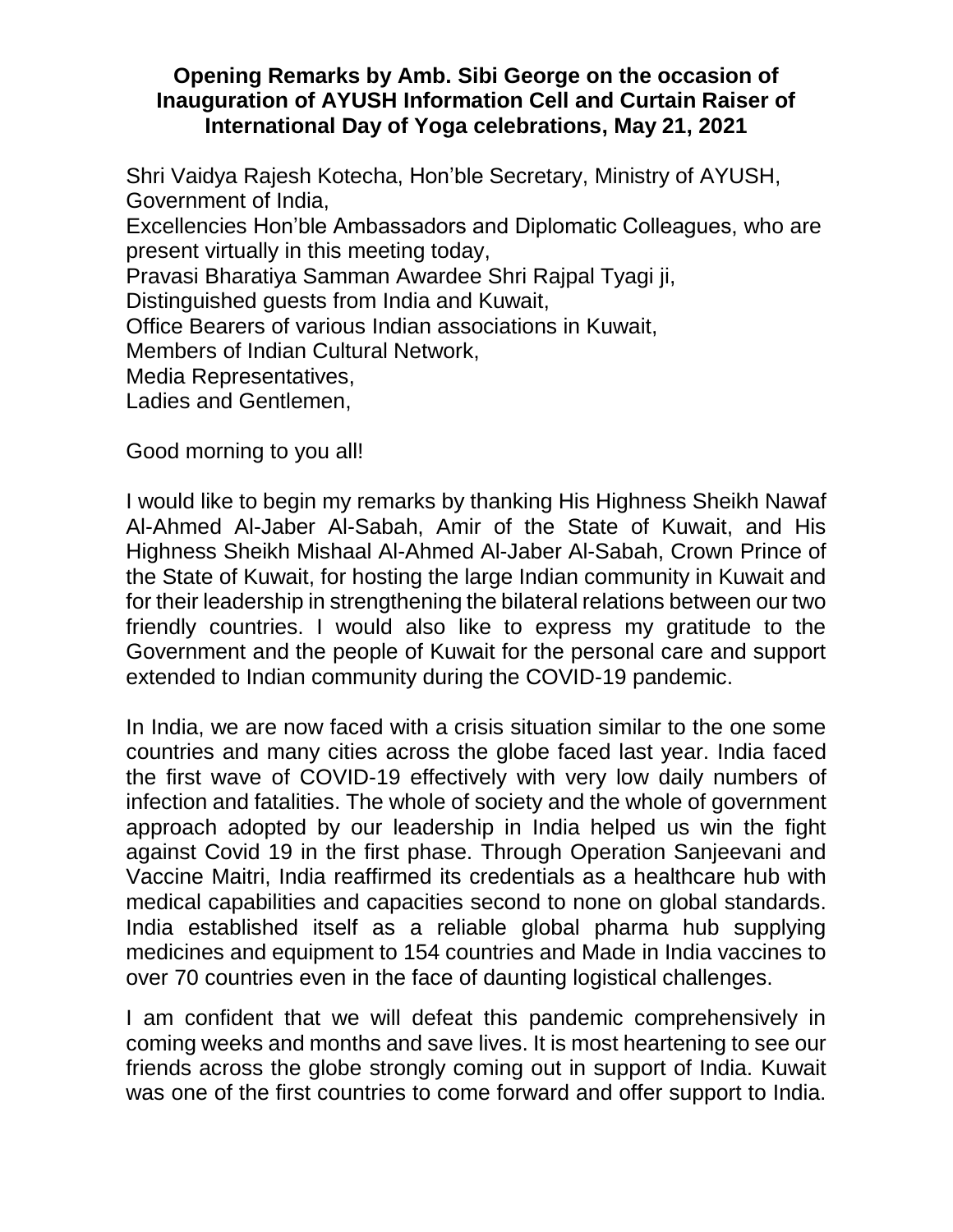India and Kuwait have always stood with each other in times of difficulties. We have here established an India-Kuwait sea and air medical oxygen supply bridge which is fully functional. I thank the leadership and the citizens of the State of Kuwait for the support extended to India.

The relationship between India and Kuwait is historic and deep rooted; it is anchored by civilizational affinities tracing back centuries. At the heart of this relationship are the people-to-people bonds which have sustained and nurtured this close relationship over centuries. These strong bonds have transformed the relationship substantially into a mutually beneficial long standing dynamic partnership.

Our Community in Kuwait, of around one million brothers and sisters, are widely respected and loved by all sections of the society in Kuwait. The admiration and affection garnered by our Community is not a mere coincidence, rather it is the result of the hard work put in by generations of our people living and working here. It is a testimony to our values and ethos of peaceful and harmonious coexistence that we as Indians stand for. There are many challenges that the community face today including those many stranded in India. We are working with the Kuwaiti authorities in addressing each of these issues which is a work in progress and we are making progress in each of the issues involved.

Dear Friends,

Today we have gathered here to talk about the eternal gifts of India to humanity in the form of traditional medicinal systems: Ayurveda, Yoga, Naturopathy, Unani, Siddha and Homeopathy. All these Indian sciences are universal, but they have a home and that is India. I am happy that our Hon'ble Secretary of AYUSH Vaidya Rajesh Kotecha is with us virtually to inaugurate the Ayush Information Cell in Kuwait and also the Curtain Raiser for International Day of Yoga 2021. Sir, we are honoured with your presence here. On behalf of the Indian community in Kuwait I welcome you to this function. Under your leadership the AYUSH Ministry has been able to take all these medicinal streams, including Yoga and Ayurveda, to all corners of the world.

I recall that during my last assignment as Ambassador of India in Switzerland, I witnessed how Yoga contributed immensely in strengthening connect between not only India and Switzerland, but also with entire Europe under the theme 'Connecting Himalayas with Alps'. I particularly mentioned this today as His Excellency Ambassador of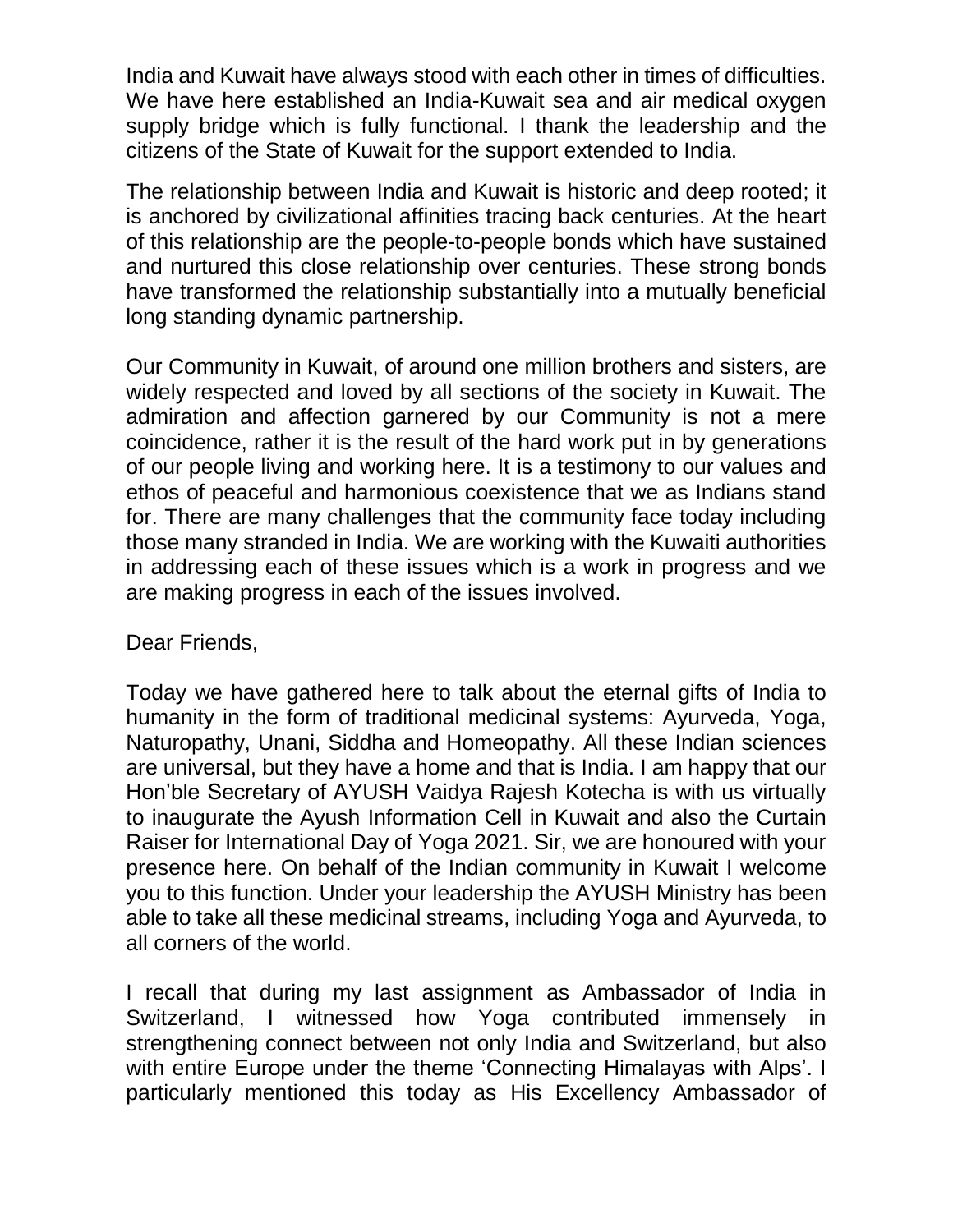Switzerland to Kuwait is here with us in this event. It was so gratifying to see that there is no village in Switzerland where yoga was not practiced.

I welcome His Excellency Dr. Benedict Gubler, Ambassador of Switzerland, His Excellency Mr. U.L. Mohammed Jauhar, Ambassador of Sri Lanka, His Excellency Mr. Ngo Toan Thang, Ambassador of Viet Nam and Madam, His Excellency Archbishop Eugene Martin Nugent, Apostolic Nuncio and Ambassador of the Holy See and other senior diplomats of various diplomatic missions who have joined us today.

I am convinced that the initiative to set up Ayush Information Cell in Kuwait at this point of time is a right step towards addressing the stress and strain that many face due to the pandemic. The top most concern for us all today, is the concern for health- health of our own, our family, our society and country so as to say – the Global health. The challenge that we face today is singular, but it is not a new challenge. Pandemics have been a feature in the past. Diseases used to be almost a regular occurrence in the lives of our forefathers. What is so different about the pandemic that we face today? For once, this is probably the first ever such crisis of a phenomenally interconnected world.

While we address all these challenges, holistic health and rejuvenation approaches like yoga could play a significant role in reducing the stress and strain that confronts us. When secondary psychological challenges associated with Covid 19 pandemic are taking its toll on individuals, especially the most vulnerable ones in the society, our traditional health approaches can play a vital role as these positively influence mental health, while at the same time improving the immunity function of the human body. These systems rest on the basic premise that health and wellness depend on a delicate balance between the mind, body, and spirit. These systems focus on some universal principles - such as harmony, balance, regard for cause and effect analysis, and overall a holistic, systemic approach to complexities. Balance in what you eat, how you spend your day, how you live your life, how you interact with the surrounding.

Speaking on the occasion of Global Ayurveda Festival in March 2021, the Prime Minister of India Shri Narendra Modi said, and I QUOTE "Ayurveda could rightly be described as a holistic human science. From the plants to your plate, from matters of physical strength to mental well-being, the impact and influence of Ayurveda and traditional medicine is immense.